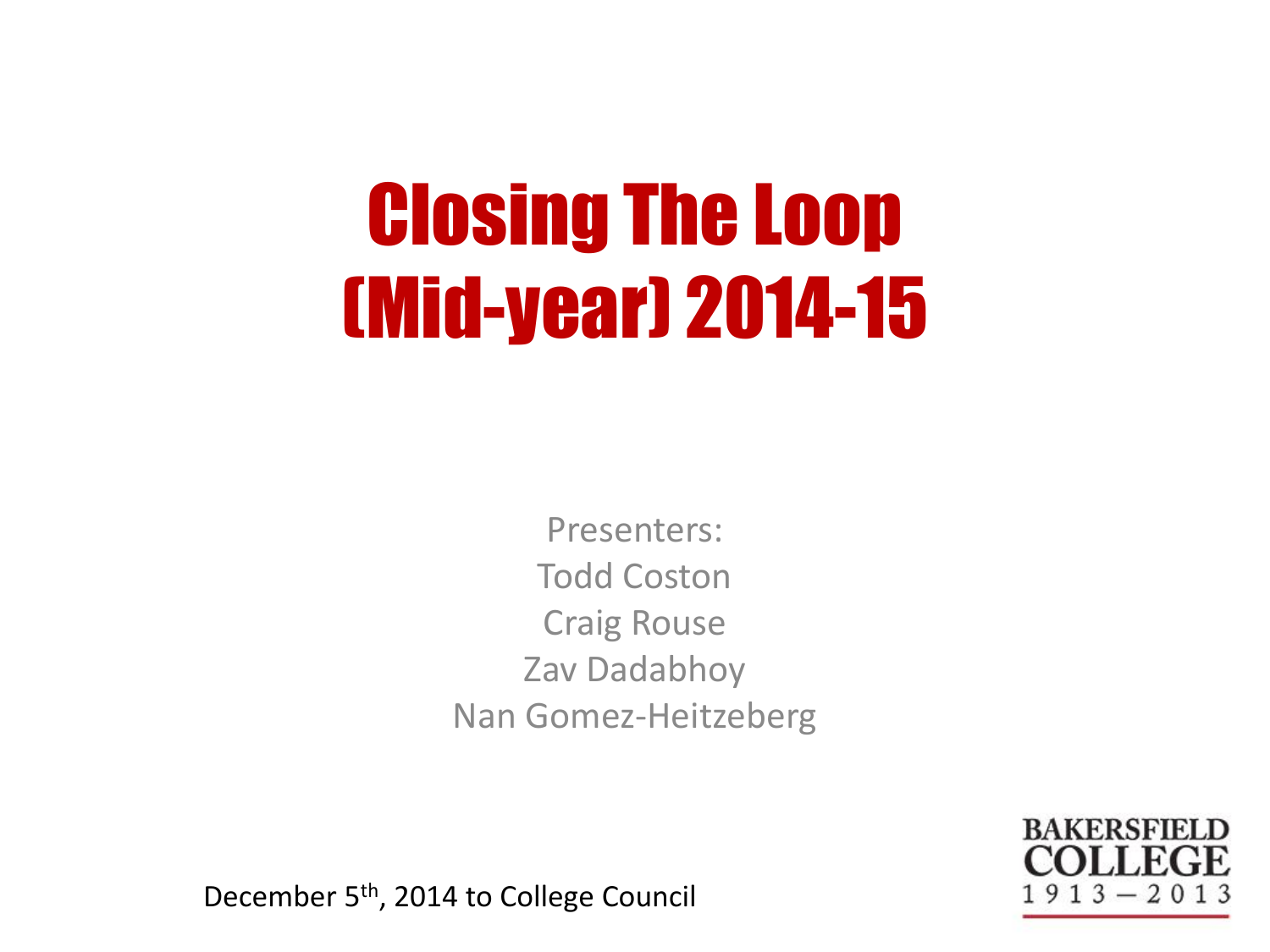# Section B: Technology

- Summer Projects 2014
	- $-$  AG Building  $-$  \$20,000 (GUI)
	- ASL Classroom –\$7,500 (GUI, ISIT Request)
	- Cabling refresh/rewiring of the Language Arts building \$5,000 (GUI, ISIT Request)
	- Humanities Projectors/tech refresh(8 rooms) \$56,000 (BSI Grant)
	- Large Lecture Hall (SE 48, 51, 53, 56, Forum East/West) Technology Refresh \$12,000 (GUI, ISIT Request)
	- Performing Arts Center \$108,000(FFE Performing Arts, ISIT Request)

**RAKFRSFIFI** 1  $13 - 20$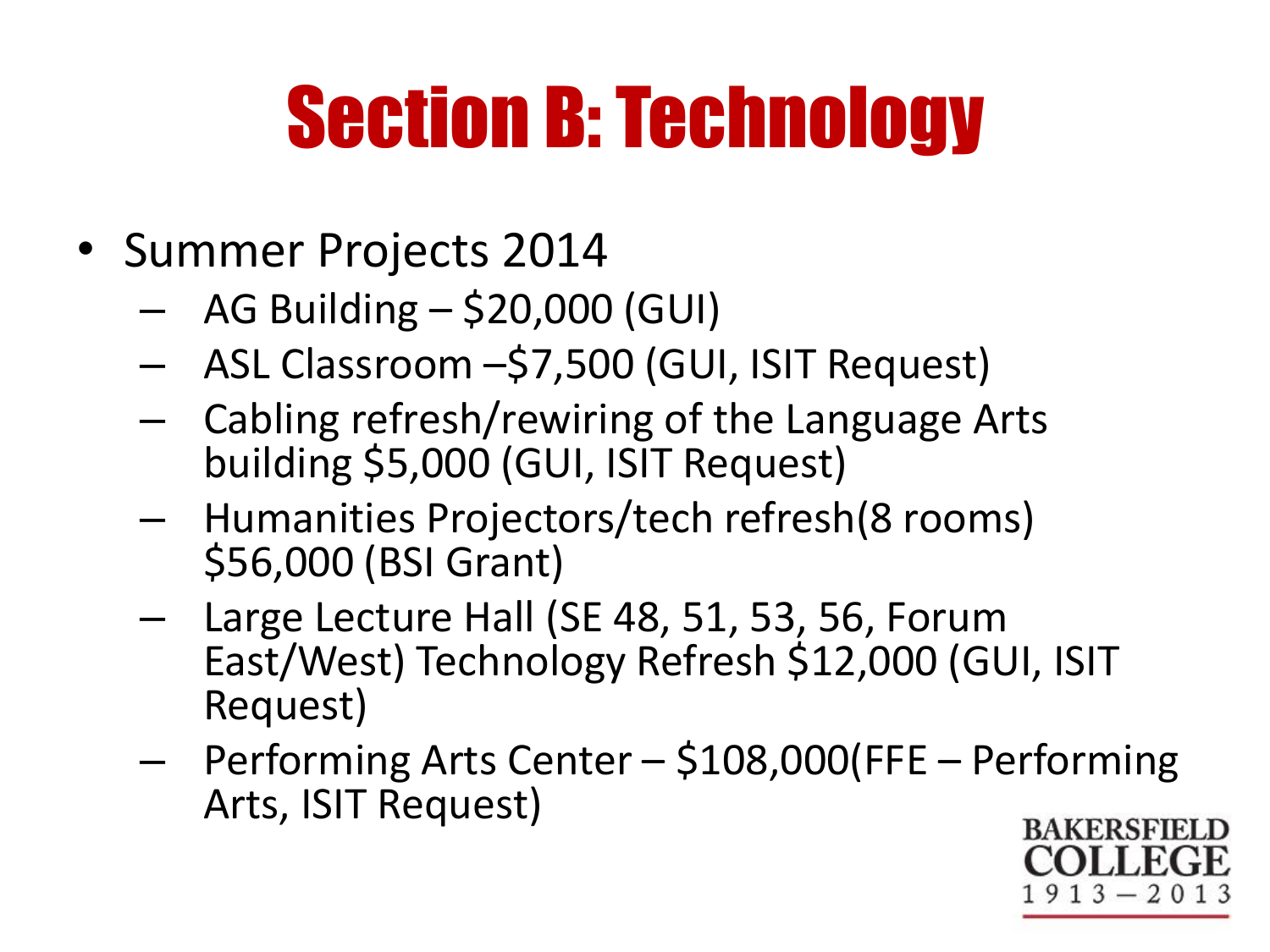## Section B: Technology

- STEM Chemistry Technology \$30,000 (4 classrooms SE 12, 18, 26, 27) (STEM)
- Telephone Project \$500,000 (SRID/DO GUI)
- Assessment Center \$44,000 (GUI)
- L-148 lab replacement \$25,000 (GUI)
- SSSP Computers, laptops, projectors \$40,000 (SSSP)
- Network switches \$5,000 (GUI)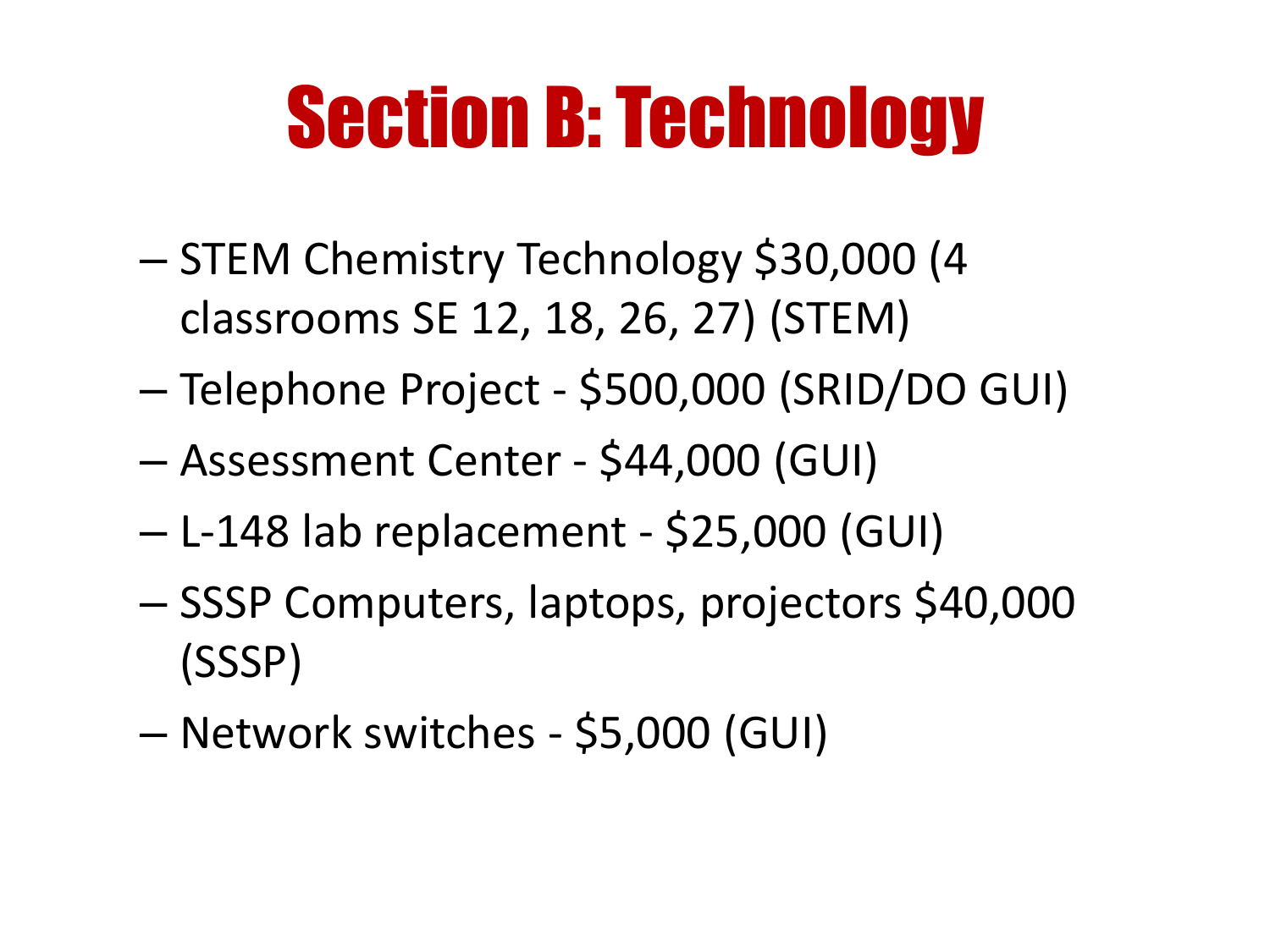## Section B: Technology

- ISIT Requests 2014-15
	- Prioritization is in-progress
	- Approx. 45 requests instructional and noninstructional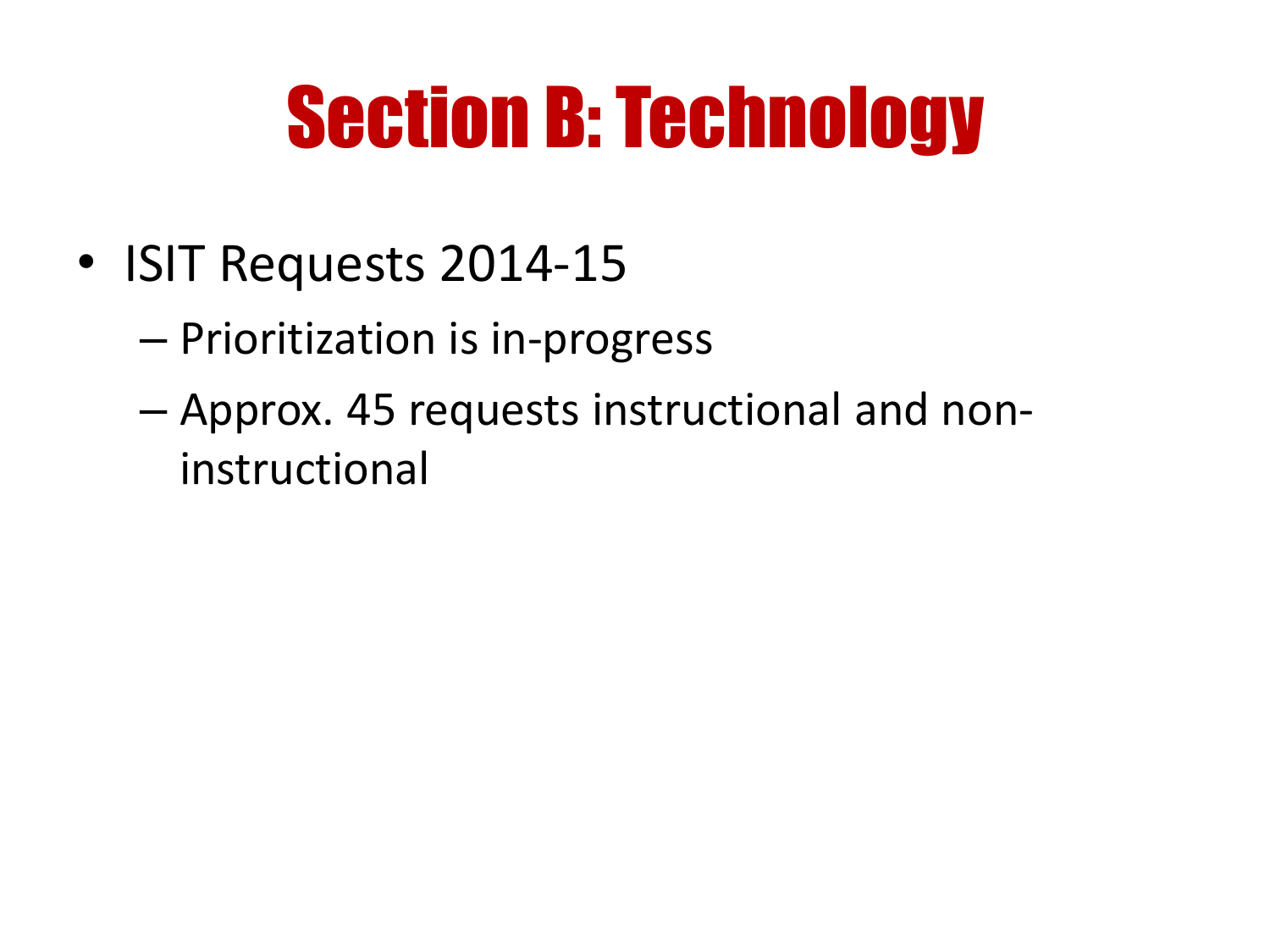## Section C: Facilities

#### • Major Projects

- PAC Modernization 16.4m 80% State 20% SRID
- Gas and Water line 3m SRID
- NE Parking Lot Shade Structure \$325,000 SRID
- NE Parking Lot Slurry Seal \$44,000 BC GU001
- Agriculture Roof/Remodel \$325,000 BC GU001
- Prop 39 Year 1 Exterior Lights \$400,000 Grant
- SE Lab Upgrades \$140,000 STEM Grant
- Stadium Turf Replacement \$150,000 BC GU001/Donation
- TES Block Wall \$50,000 BC GU001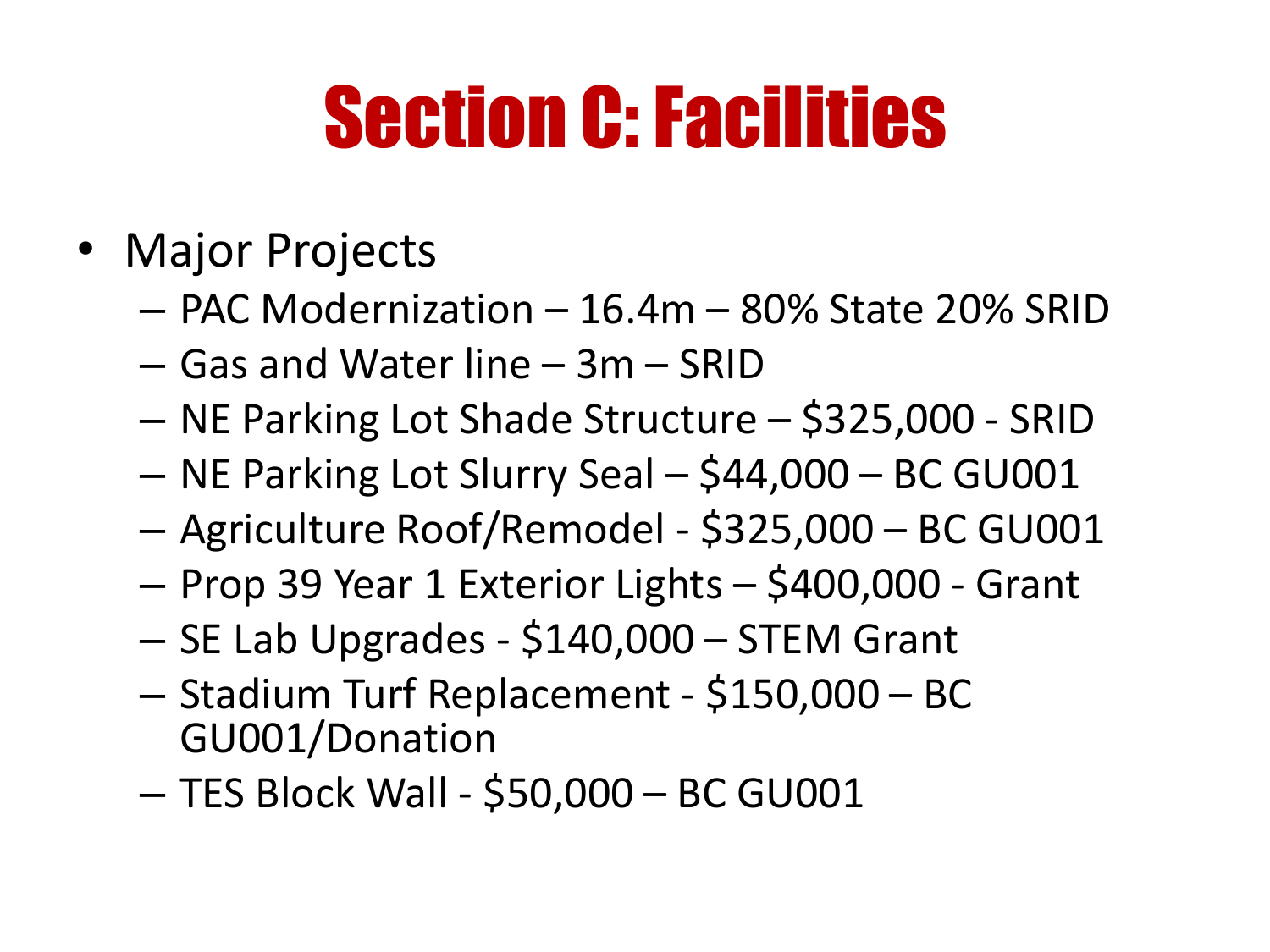## Section C: Facilities

- Program Review
	- SE Forum Chair \$30,000 BC GUOO1
	- Wrestling Room \$40,000 BC GU001
	- Prioritizing
	- Funding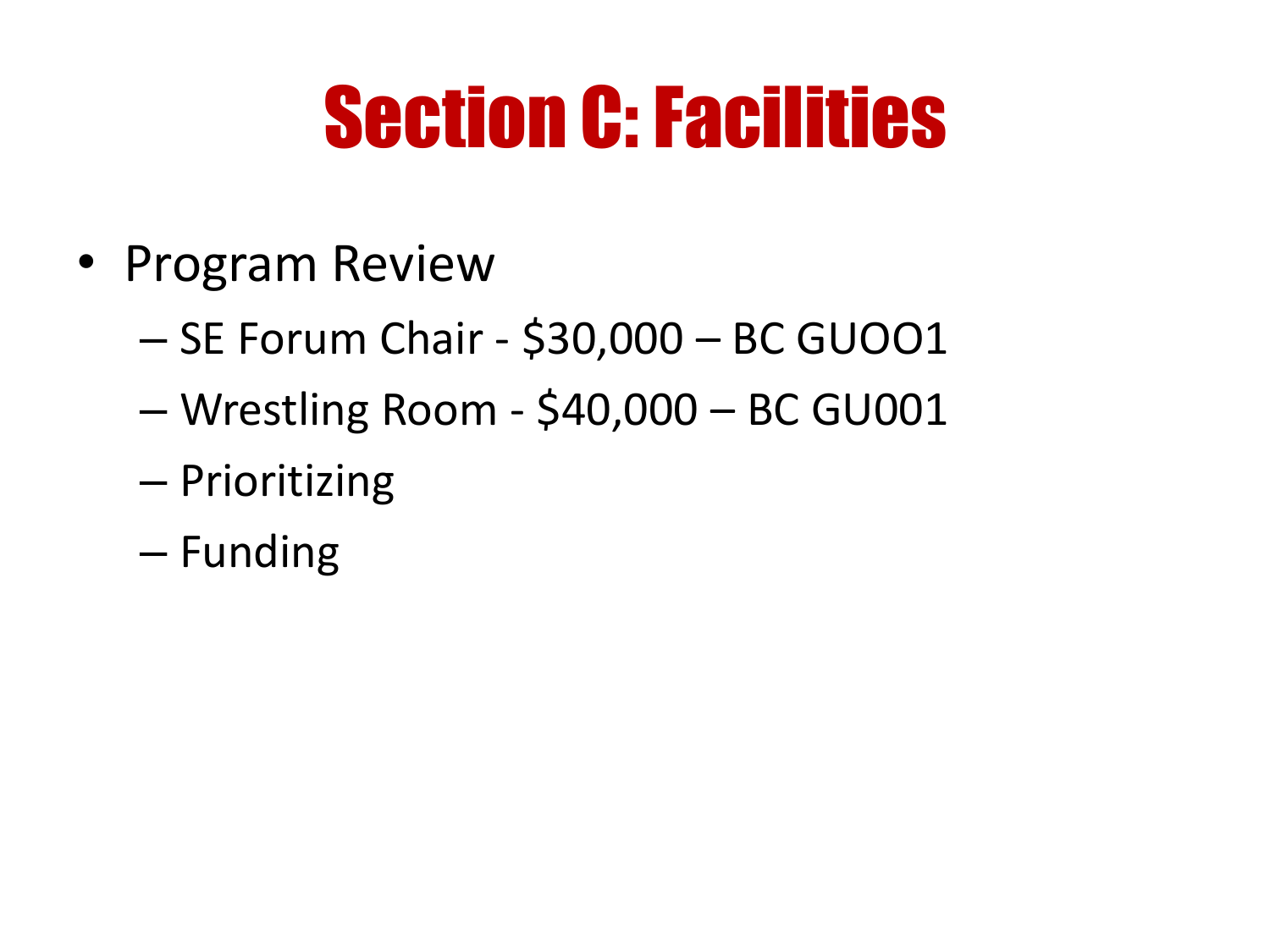#### **Closing the Loop** December, 2014

#### Faculty positions this semester

6 instructional positions filled 1 classroom position in process

7 one-year temp full time filled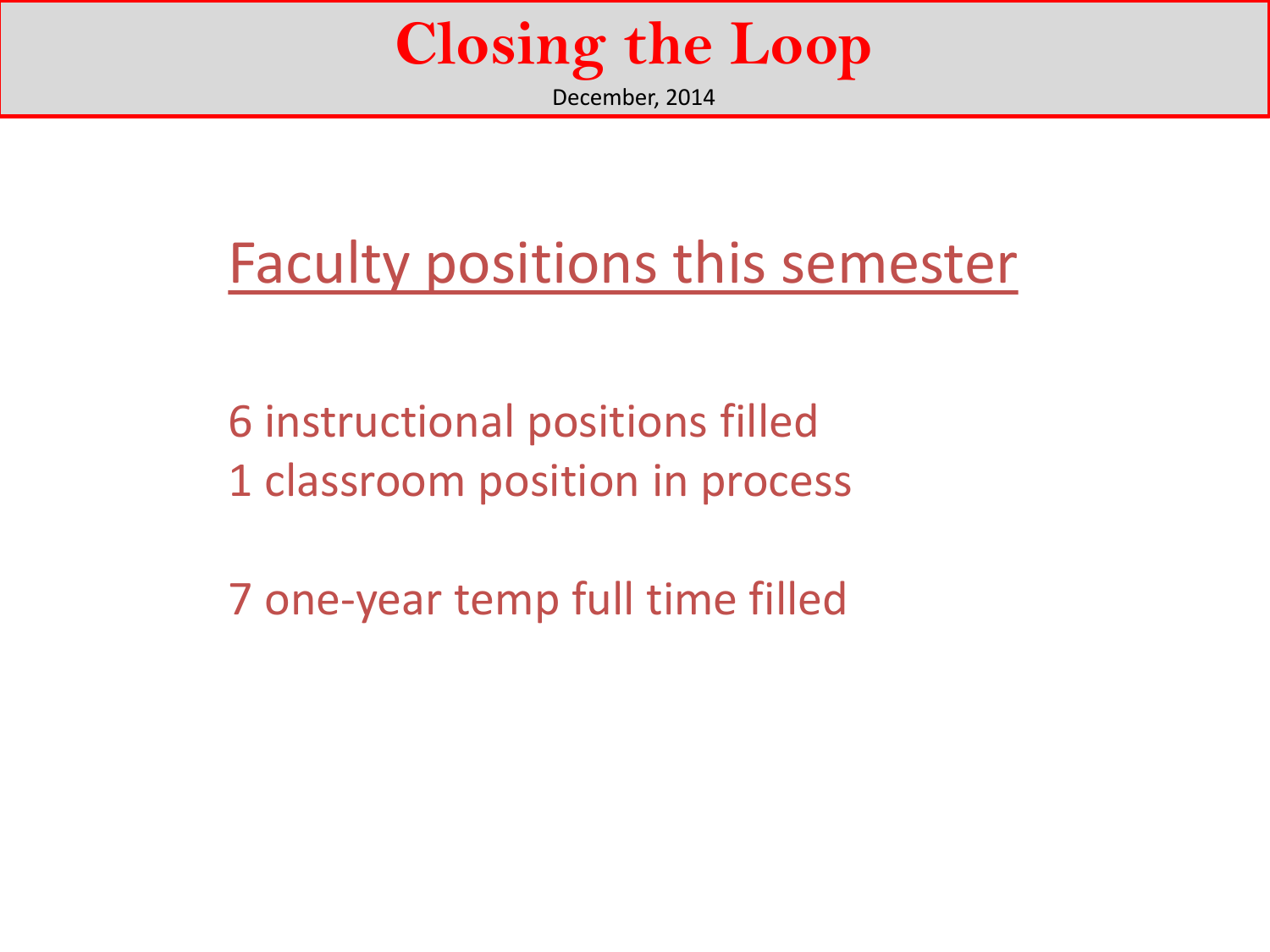### **SSSP/Equity Closing the Loop**

December, 2014

### Management

| Dean of SS PC                                               | <b>SSSP</b> | <b>VPAA</b>    | Interim hired.                                                              |
|-------------------------------------------------------------|-------------|----------------|-----------------------------------------------------------------------------|
| Director of Equity and Inclusion                            | Equity      | <b>VPSA</b>    | Interim hired.                                                              |
| Manager of Institutional Research & Reports                 |             | <b>VPSA</b>    | <b>Requisition being created and</b><br>submitted                           |
| SS Program Manager -- Generalist                            | <b>SSSP</b> | <b>ADSS</b>    | In search process                                                           |
| SS Program Manager -- Rural Communities                     | <b>SSSP</b> | DoSSPC         | In search process                                                           |
| SS Program Manager -- MIH                                   | <b>SSSP</b> | DoSSPC         | In search process                                                           |
| Associate Director of Equity and Inclusion                  | Equity      | $Dir$ of E & I | <b>Title changed to Assistant Dir.</b><br><b>Interim position hired</b>     |
| <b>Technology and Communications Specialist</b>             | GU001       | Dir Tech       | Requisition being created and<br>submitted                                  |
| SS Program Manager -- Orientation & Outreach SSSP           |             | Dir Outreach   | <b>Not approved</b>                                                         |
| Associate Director of Outreach -- HS Testing &<br>Placement | <b>SSSP</b> | Dir Outreach   | <b>Title changed to Assistant Dir.</b><br><b>Position in search process</b> |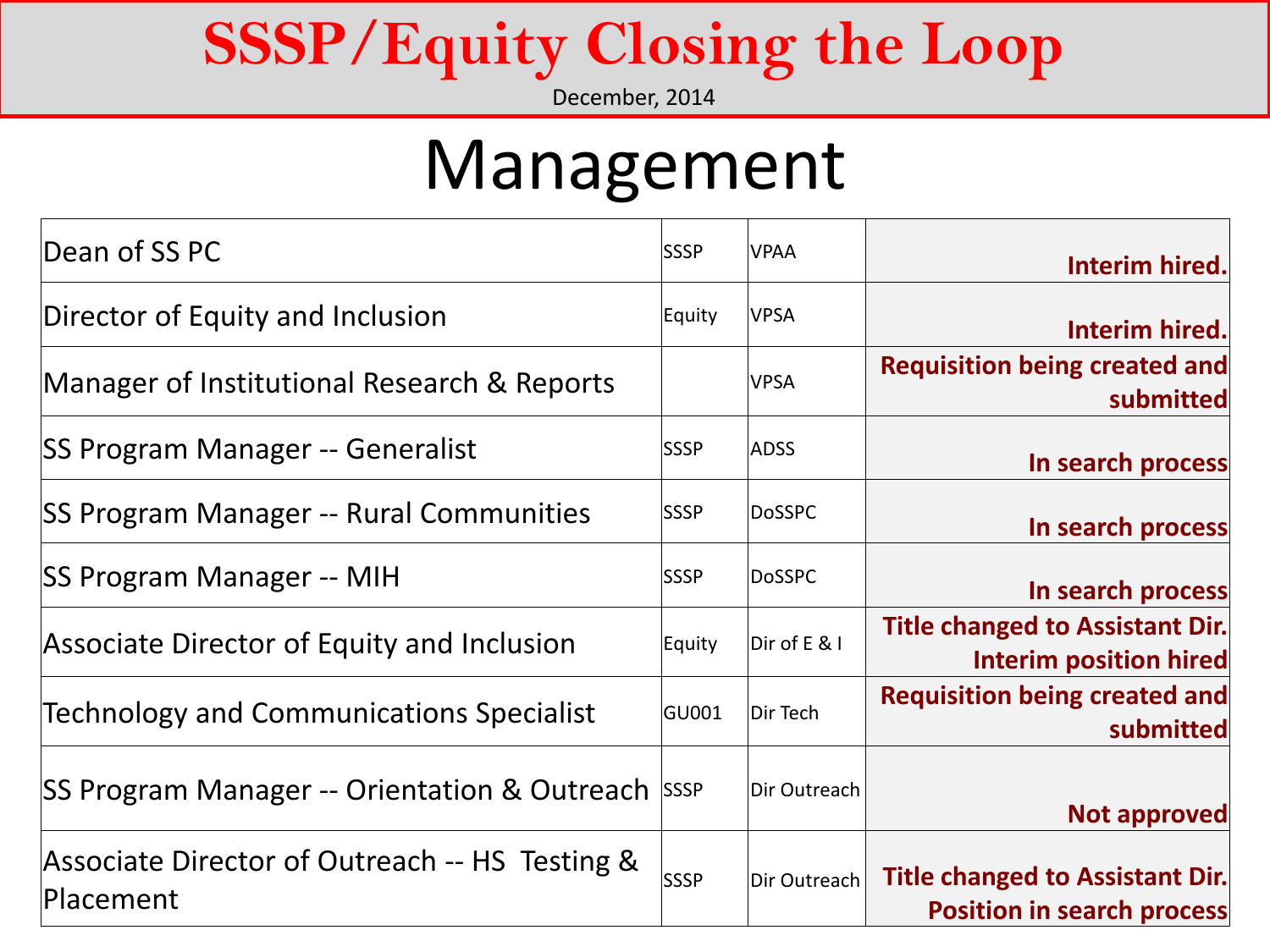### **SSSP/Equity Closing the Loop**

December, 2014

### Faculty

| Counselor 1 (Online)                           | GU0001      | <b>ADSS</b>   | <b>Final interviews</b>     |
|------------------------------------------------|-------------|---------------|-----------------------------|
| Counselor 2 (Students at risk/probation/DQ)    | GU0001      | <b>ADSS</b>   | <b>Final interviews</b>     |
| Counselor 3 (General)                          | GU0001      | ADSS          | <b>Final interviews</b>     |
| Counselor 4 (General)                          | GU0001      | <b>ADSS</b>   | <b>Final interviews</b>     |
| Counselor (Early Alert)                        | GU0001      | ADSS          | <b>Final interviews</b>     |
| Counselor (Transfer Center)                    | GU0001      | <b>ADSS</b>   | <b>Final interviews</b>     |
| Counselor (Equity)                             | Equity      |               | <b>Final interviews</b>     |
| Counselor (.4)                                 | Equity      |               | <b>Counselor identified</b> |
| Coordinator of Student Success Class (faculty) | <b>SSSP</b> | <b>DOSSPC</b> | <b>Being considered</b>     |